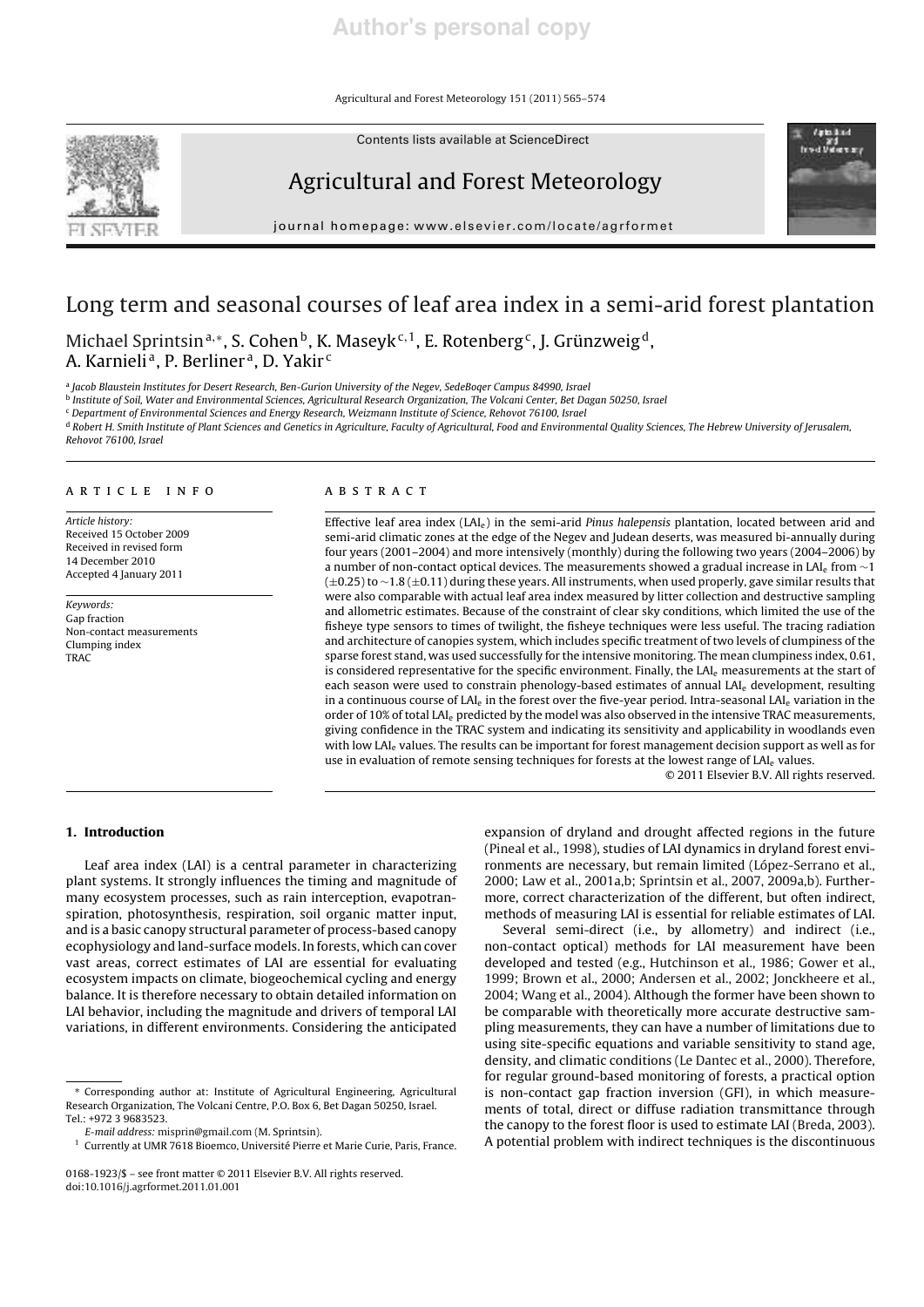nature of most tree canopies and forest stands. This problem, however, is usually overcome using a fitting parameter that accounts for non-random leaf arrangement (Nilson, 1971; Chen and Black, 1992; Welles and Cohen, 1996).Plantation forestry was originally established to provide industrial timber, initially for local use in countries, which had small natural forest estates. Today, plantation forests comprise around 135 million hectares globally, with annual afforestation and reforestation rates nearing 10% of total forest area and are extended functionally to non-industrial use such as greening and recreation (FAO, 2006) and geographically to arid and semi-arid environments (Ffolliott et al., 1995). Even though the latter comprise a significant part of the Earth's terrestrial surface and have experienced extensive afforestation efforts since the early 1960s, there is a lack of scientific attention paid to LAI of dryland forests. In particular, lack of foliage structural parameterization has limited the implementation of non-destructive techniques, as these forests can present a considerable challenge to GFI methods due to being highly clumped and unevenly structured in the spatial domain (Sprintsin et al., 2007). Some forest processes, which depend on LAI, are mainly influenced by the first few canopy layers, where the largest part of the solar radiation is absorbed and which are most active. This implies that in forests with low LAI (as expected for water-limited environments) small changes in LAI can have a large impact on environmental and canopy processes and therefore accurate measurement is essential. Therefore, reliable characterization of LAI is important for optimum management of ecosystem services and sustainability.

Here we investigated the measurements of LAI of a semi-arid planted Aleppo pine forest characterized by low stand density (≈300 trees ha−<sup>1</sup> ; Sprintsin et al., 2009a,b) and an incomplete canopy cover (≈57%; Sprintsin et al., 2007). Individual tree crowns are sparsely leafed and the sky is clearly visible even when standing below a large tree. Precipitation (∼280 mm year−<sup>1</sup> ) varies greatly from year to year (Volcani et al., 2005) with about 70% of the effective rainfall (e.g., events > 2 mm) being lost via transpiration (Schiller and Cohen, 1998; Raz-Yaseef et al., 2010), and it is not clear to what extent variations in rainfall influence LAI or what the temporal dynamics of that influence is. Furthermore, it is unclear if in these conditions forest LAI reaches a steady state and if so, at what age?

The objectives of this study were two-fold. First, to summarize multi-year LAI measurements in a dryland forest plantation and second, to report the annual dynamics of LAI based on intensive monitoring of the seasonal course measured with one selected GFI method, given that the published data regarding the specific environment and species is sufficiently rare (López-Serrano et al., 2000). The measured seasonal course was also compared to model estimates based on phenology (needle elongation and senescence) dynamics (Maseyk et al., 2008).

This paper focuses on three particular questions:

- 1. To what extent do inversion methods give accurate and reliable estimates of LAI in sparse semi-arid forests?
- 2. How well can inter- and intra-yearly changes in LAI be monitored with inversion techniques?
- 3. Is LAI of the Yatir forest, which can be considered typical of large tracts of afforested lands of the eastern Mediterranean region, stable during the year and over a longer period of time?

## 2. Theory

## *2.1. Indirect methods for LAI assessment*

In this study LAI was defined as horizontally projected leaf area, i.e., the area of 'shadow' that would be cast by each leaf in the canopy with a light source at infinite distance and perpendicular to it, summed up for all leaves in the canopy (Ross, 1981; Asner et al., 2003, definition 3). Determination of a leaf surface area index from this information requires knowledge of the ratio of surface area to projected area.

Indirect 'gap fraction' methods of LAI estimation are based on the measurement of light transmission through canopies and a statistical approach to foliar element distribution (Lang, 1986; Lang and Xiang, 1986; Welles and Cohen, 1996; Cohen et al., 2000; Breda, 2003). These methods apply the Beer–Lambert's law where transmittance of direct radiation by the canopy depends on incident direct irradiance, canopy structure and optical properties such that:

$$
P(\theta) = e^{-G(\theta)LAl_e/\cos \theta} \tag{1}
$$

where  $P(\theta)$  is gap fraction, LAI<sub>e</sub> is the effective LAI, which includes leaves and non-leafy materials (Leblanc et al., 2005a,b).  $\theta$  is solar zenith angle; and  $G(\theta)$  is the foliage projection coefficient corresponding to the fractional relative projection of the foliage on the plane normal to the zenith direction.  $G(\theta)$ , which depends on the foliage angular distribution, can be determined from gap fraction measurements made at a range of  $\theta$ s (Norman and Campbell, 1989a,b). Another alternative is to measure gap fraction at  $\theta$  ~ 57°, where  $G(\theta)$  is similar for most leaf angle distributions (Lang, 1987).

The Poisson model, i.e., Eq. (1), describes canopies with randomly distributed canopy elements (i.e., leaves or shoots). In the case of non-random, clumpy leaf arrangement, straightforward inversion leads to significant errors caused by increased transmittance of solar radiation through the canopy and subsequent underestimation of LAI (e.g., Welles and Cohen, 1996; Gower et al., 1999). Non-random distributions of canopy elements can be dealt with by introducing a clumping index ( $\Omega(\theta)$ ) into the right-hand side of Eq. (1), with  $\Omega(\theta)$  for regular leaf arrangement (Nilson, 1971).

In coniferous stands, three major scales of clumpiness can be identified: within-shoot clumping of needles, within-canopy clumping of shoots and branches and inter-tree or within-stand clumping. The basic foliage unit of conifer trees, however, is the shoot, whose size was approximated by Chen and Cihlar (1995) as the average projected shoot width. This is because small (betweenneedles) gaps disappear in the shadow in a short distance as a result of the penumbra effect (Chen and Black, 1992). Consequently, the amount of needle area within the shoots can be hardly estimated by optical gap fraction instruments (Leblanc et al., 2002) and the  $\Omega(\theta)$  value has to be presented as the ratio between the element clumping index that includes the effect of foliage clumping at scales larger than a shoot ( $\Omega_{\rm E}(\theta)$ ) and the needle-to-shoot area ratio that quantifies the effect of foliage clumping within the shoot  $(\gamma_e)$ . Values of  $\gamma_e$  for several species are available in the literature (e.g., Chen et al., 1997; Gower et al., 1997) while the  $\Omega_F(\theta)$  can be found for different  $\theta$  following Kucharik et al. (1999) as:

$$
\Omega_{\rm E}(\theta) = \frac{\Omega_{\rm E,max}}{1 + b \exp(k\theta^p)}
$$
\n(2)

where  $\theta$  is in radians,  $p$  and  $k$  are species specific constants and  $b$ can be found by solving Eq. (3) with one measurement of  $\Omega_{\rm E}(\theta)$ . The maximum value of clumping index ( $\Omega_{\text{E,max}}$ ) is proportional to stem density as:

$$
\Omega_{\rm E,max} = \left(\frac{N \cdot \rm CW}{\sqrt{A}}\right)^{0.7} \tag{3}
$$

where CW is an average crown width (m) and *N* is the number of stems per area, *A*.

Generally, it should be remembered that optical methods estimate LAI<sub>e</sub> (a.k.a. plant area index) rather than true leaf area index (LAI). The latter could be calculated from leaf litter, allometry and/or by destructive sampling. So just as the calculation of leaf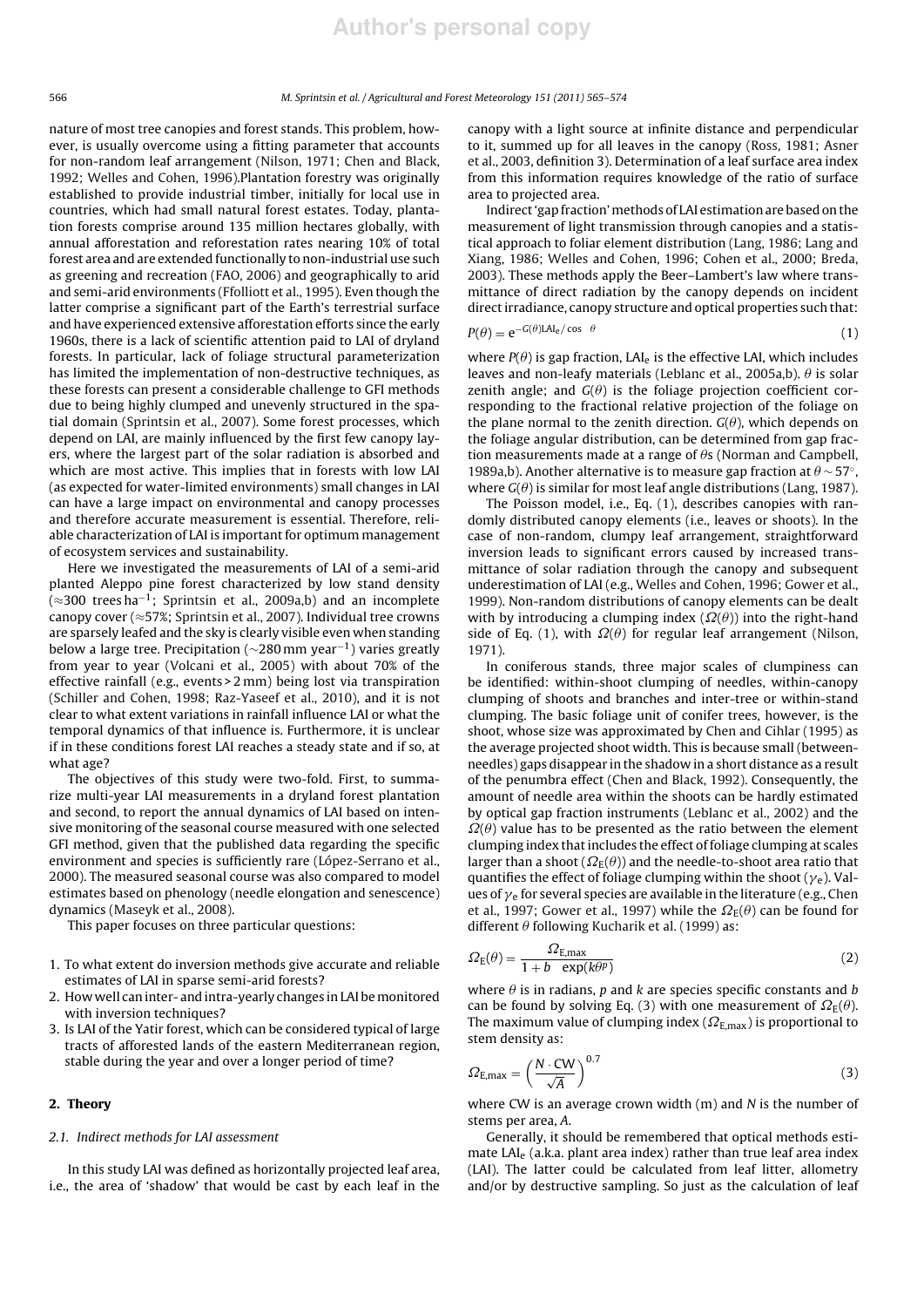*M. Sprintsin et al. / Agricultural and Forest Meteorology 151 (2011) 565–574* 567



Fig. 1. (a) Landsat-TM image of Central Israel. Note the location of the Yatir forest on the desert fringe, visible as the sharp contrast between bright tones (arid zone) and dark tones (semi-arid zone). (b) Sampling plots are indicated by white dots within the FluxNet site footprint area of approximately 1 km<sup>2</sup> (white rectangle) described by Grünzweig et al. (2003).

surface area index requires a priori information on the shape of the leaf cross section, the determination of the projected area of woody material must be quantified for the specific species and habitat independently of the gap fraction inversion measurements, e.g., as the woody-to-total area ratio. Since not all the techniques used in this study include this parameter, care has been taken to differentiate between LAI<sub>e</sub> and LAI.

## *2.2. Foliage orientation*

The contact number  $K_N(\theta)$  expresses the average number of contacts that a direct beam would make when traversing the canopy at given  $\theta$ , i.e.:

$$
K_N(\theta) = \ln(P(\theta)) \cos \theta \tag{4}
$$

Lang (1986) showed that the slope of the relationship between  $K_N$  and  $\theta$  can be used to determine the mean leaf area and a mean value of *G* and determined a polynomial equation to express that relationship. Campbell (1986) expressed the leaf angle distribution in terms of the relative angular distribution of area on the surface of an ellipsoid. Norman and Campbell (1989a,b) developed a numerical method to determine the value of the ratio between the vertical and horizontal axis of the normalized ellipsoid from the relationship between  $K$  and  $\theta$ . Their numerical routine was used in the current study for determining the mean leaf angle of the foliage when using the TRAC and Sunlink devices, while the other instruments include built in processing with similar algorithms.

All of the optical instruments used for these measurements cannot resolve the contribution of stems to the leaf angle distribution. In our case and elsewhere, we should keep this in mind. The woody-to-total area ratio for pines similar in morphology to ours is approximately 0.1, and since we did not measure this ratio we took that as constant. For our case we assume that the contribution of woody stems to the leaf angle distribution is minimal.

#### 3. Materials and methods

# *3.1. Study area*

The study was conducted in Yatir forest (31◦21′N and 35◦02′E, 630 m AMSL; ∼3000 ha area) located between arid and semi-arid climatic zones at the edge of the Negev and Judean deserts (Fig. 1a). The mean annual precipitation (∼280 mm) usually occurs during  $\sim$ 30 days year<sup>-1</sup> between November and March and is characterized by large annual fluctuations and an uneven distribution of the rainfall events within the rainy season. The average total annual potential evapotranspiration (PET) is 1600 mm year<sup>-1</sup>, yielding a long-term aridity index (PET/precipitation) of ∼5.6–5.9, associated with arid regions (UNEP, 1992). Management practices, primarily including heavy thinning, aim to maintain forest vitality under limited available water. As a result, the area is heterogeneous and the forest currently consists of individual canopies rather than tree rows.

The hottest month in the Yatir region is July and the coldest is January. The average yearly maximum and minimum temperatures are 32.3◦C and 6.9◦C, respectively (Schiller and Cohen, 1998). Most of the forest was planted during 1964–1969, so it is almost even-aged, and is close to a monoculture dominated by Aleppo pine (*Pinus halepensis* Mill.). The trees grow on shallow Rendzina soil and lithosols (0.2–1 m deep) overlay chalks and limestone. The ground water table is deep (∼300 m) and sparse understory vegetation develops during the rainy season and disappears shortly thereafter (Grünzweig et al., 2003). Due to its unique location the Yatir forest is a focal point for extensive dryland research. Since 2000 the Weizmann Institute of Science has maintained a flux tower in the forest as part of the CarboEuroFlux program (http://www.carboeurope.org).

## *3.2. Sampling design*

The forest plantation was originally planted in a regular pattern, but over the years thinning and natural causes have led to an irregular distribution of trees in the forest. The measurements were made with regular grid sampling, since the trees were not planted in rows (Weiss et al., 2004). Three plots of  $\sim$ 1100 m<sup>2</sup> (approximately 33 m  $\times$  33 m) each were chosen within the flux tower footprint area (ca 1 km<sup>2</sup>) in the central, most mature ( $\approx$ 34–39 year old in the year 2001) section of the forest (Fig. 1b). The location of the plots was chosen to be as convenient as possible for repeating measurements at daily and yearly time-scales. Each plot was divided into eleven parallel east–west oriented sub-plots. Wooden pegs were hammered into the soil at 3 m intervals along the length of the sub-plots crossing tree crowns and inter-tree crowns spaces and guiding operators of gap fraction equipment when making measurement series (e.g., for the Sunlink) or long scans (with TRAC).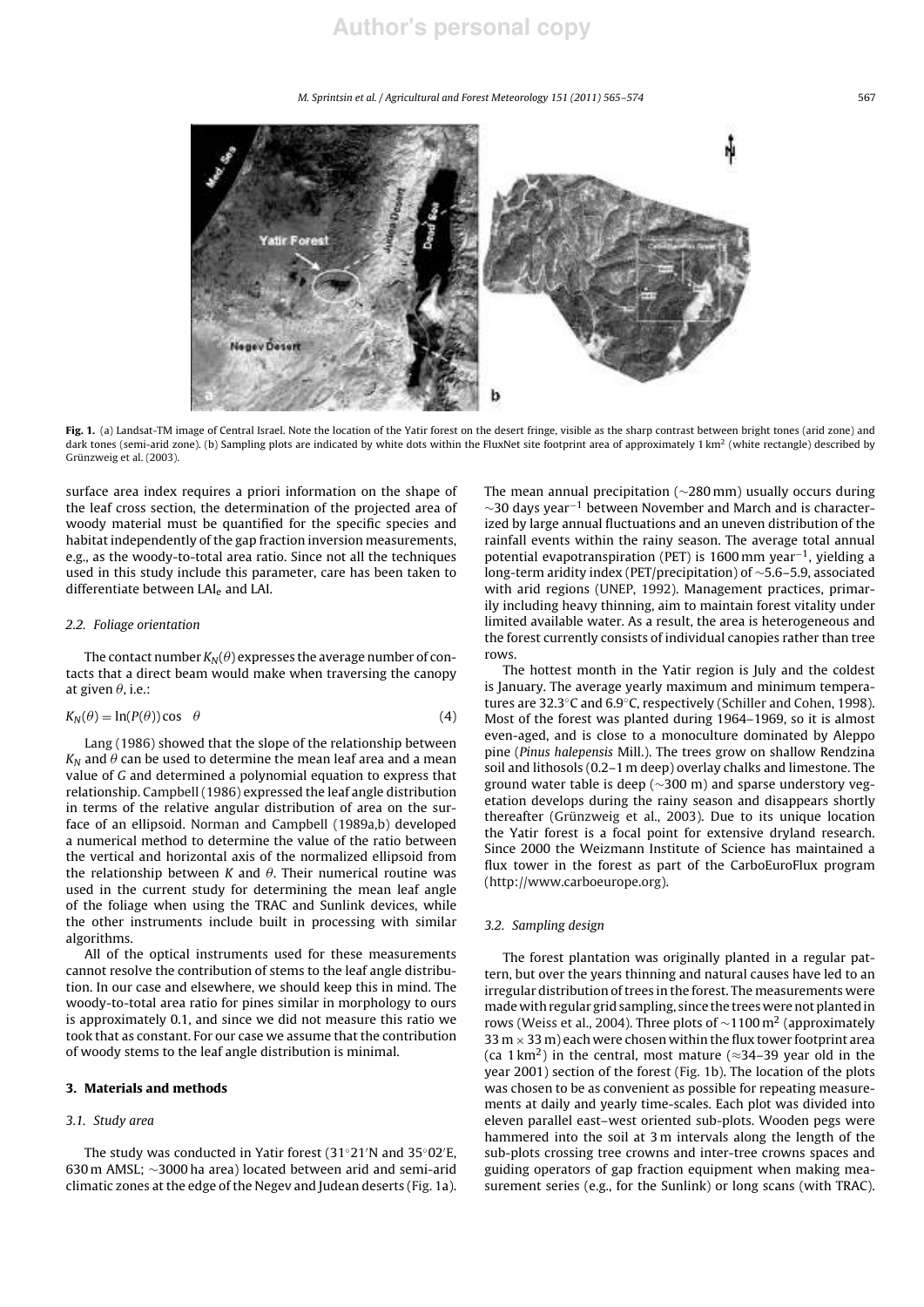# 568 *M. Sprintsin et al. / Agricultural and Forest Meteorology 151 (2011) 565–574*

With TRAC, operator speed could thus also be gauged according to the time taken to traverse each 3 m interval.

# *3.3. Gap fraction inversion methods*

Canopy structure measurements were made with a variety of 'gap fraction inversion' instruments. These instruments included two 'fisheye' type devices and four devices that measure a series of radiation measurements along a transect. The fisheye devices were the LAI2000 (Licor, Lincoln, NE) canopy analyzer and a digital camera (Nikon Coolpix 950) with a fisheye lens and WinSCANOPY software (Regent Instruments Inc., Ottawa, Canada). The radiation series instruments were three linear photo-sensor array probes, the Sunlink, the LP-80 (both of Decagon devices, Pullman, WA), the Sunscan (Delta-T, Cambridge, UK) and a three-sensor probe, TRAC (Tracing Radiation and Architecture of Canopies, Third Wave Engineering, Winnipeg, Canada). Measurements with these devices were made in campaigns during the spring and fall between March 2001 and March 2004. In all cases at least two devices were deployed in order to compare results. After this series of campaigns, more frequent routine measurements were carried out with the TRAC device during the years 2004–2006.

#### *3.4. LAI2000*

The LAI2000 measurements were made during a short period of about a half hour when the sun was at or below the horizon at dusk and no sunlit leaves were visible at the top of the canopy. In one case simultaneous reference measurements were made with a second LAI2000 on the top of the flux-net tower above the canopy. These were merged with the below-canopy measurements in postprocessing. In the rest of the cases reference and below canopy measurements were made with the same instrument. Reference measurements were made every 15–20 min in a large clearing outside of the plot and the values were interpolated according to time. A 90◦ view-limiting cap covered the LAI2000 lens, with the opening away from the operator. A series of 5 measurements (one per each sub-plot) were made along the outer edge of the plot looking inward. During the short time period available for measurement (see above) the two plots closest to the flux tower were measured. Processing of the data used the standard LAI2000 algorithms.

#### *3.5. Fisheye camera measurements*

Fisheye-lens photographs were taken from below the canopy at the center of each plot. A fisheye converter, FC-E8, was mounted on a Nikon Coolpix 950 camera fixed on a tripod 1.3 m above the ground, leveled and aligned with the magnetic North. As with LAI2000 measurements, fisheye-lens photographs were taken during dusk. Since this period is very short and fish-eye equipment is not easily operated, each plot was covered on different days (total of three days of measurements). Images were analyzed for canopy openness and LAI<sub>e</sub> with the WinSCANOPY 2006a program (Regent Instruments Inc.) using their recommended algorithm.

# *3.6. Linear photosensor array (LPA) probes: Sunlink, LP-80 and Sunscan*

These three LPA probes were used in the same manner. The Sunlink was wired to a CR10X datalogger (Campbell Scientific, Logan, UT) with an extended memory and the 80 individual sensor measurements were stored for post processing. With the LP-80 and Sunscan, processing of the array of measurements (80 for the LP-80 and 64 for the Sunscan) is internal, each using its own algorithm, although these give similar results.

Measurements with these probes were above the pegs along the transects in each sub-plot, so that approximately 121 points were measured, giving, for the LP-80 and Sunscan, a total of 9680 points, and for the Sunscan 7744 points measured per plot and time. Since sensors are 1 cm apart, these correspond to measurement lengths of approximately 97 and 77 m, respectively, in each of the three plots. With the Sunlink, linear averaged transmittance of direct photosynthetically active radiation (PAR, 400–700 nm) was computed for each measurement of the 80 sensors and averaging between measurement positions was logarithmic. For complete details of data processing with the Sunlink see Cohen et al. (1997).

Measurements in the three sub-plots were made at three times during the day, corresponding to a range of solar zenith angles. Processing of the log averaged transmittance allowed computation of LAI<sub>e</sub> as well as mean leaf angle and the ratio of vertical to horizontal leaf area based on the ellipsoidal leaf area distribution function (Campbell, 1986; Norman and Campbell, 1989a,b).

# *3.7. TRAC*

TRAC design and operation are described elsewhere (e.g., Chen and Cihlar, 1995; Chen et al., 1997; Leblanc et al., 2002, 2005a,b; Eriksson et al., 2005). It records PAR measured with three Quantum sensors (Licor LI190) at a frequency of 32 Hz. TRAC uses canopy gap fraction to estimate  $LAI<sub>e</sub>$  and also calculates the canopy gap size distribution (the physical dimensions of a gap), which is used to estimate the element clumping index and to convert LAI<sub>e</sub> into LAI (Leblanc et al., 2005a,b). Generally, the instrument was designed to overcome the bias resulting from the clumpy nature of discontinuous canopies (and particularly coniferous forests).

Monthly measurements were made with TRAC from September to August (which is one rain-year) during a two-year period (2004–2006). Plot size, noted above, conformed to the recommended transect size for use of the TRAC instrument for measuring (i.e., 100–400 m; Leblanc et al., 2002). Transects were measured along the length of each of the eleven sub-plots, totalling approximately 350 m in length (11 mm  $\times$  33 mm; see above description of sub-plot layout), and mean  $LAI<sub>e</sub>$  was calculated for each plot. The operator walked at a rate of 1 m s−<sup>1</sup> giving a total of >11,000 measured points per plot. East–west orientation (see Section 3.2) has been chosen in accordance with earth–sun geometry in order to prevent possible sensor shading by the operator as suggested by Leblanc et al. (2002). Transects were repeated three times a day for different solar zenith angles (SZA), ranging from about 48◦ to about 64◦ with an average per day SZA equal to about 57◦ for every plot. This arrangement limited the influence of leaf angle distribution on the estimates of LAIe. Data was analyzed with the TRACWin program (Leblanc et al., 2002) and the average value for the three plots was considered to be representative of Yatir forest LAI<sub>e</sub>. Mean element width was taken as 100 mm, an estimate of average needle length. Needle-to-shoot ratio ( $\gamma_e$ ), and woody-to-total ratio ( $\alpha$ ) were taken as 1.7 and 0.1, respectively, based on literature values for morphologically similar pine species (Gower et al., 1999; see above).

Two independent tests for the reliability and consistency of TRAC measurements were performed: (1) we compared between two values of LAI<sub>e</sub> measured at the same SZA, one at sunrise and another at sunset hours, and  $(2)$  a second LAI<sub>e</sub> measurement of all plots was made immediately at one time point. The differences between LAI<sub>e</sub>s were 0.01 for the first and 0.02 for the second case.

#### *3.8. Allometric LAI determination*

Allometric equations developed at the site were used to calculate canopy leaf dry mass  $(g m^{-2})$  for each plot from measured diameter at breast height (DBH) and tree height (see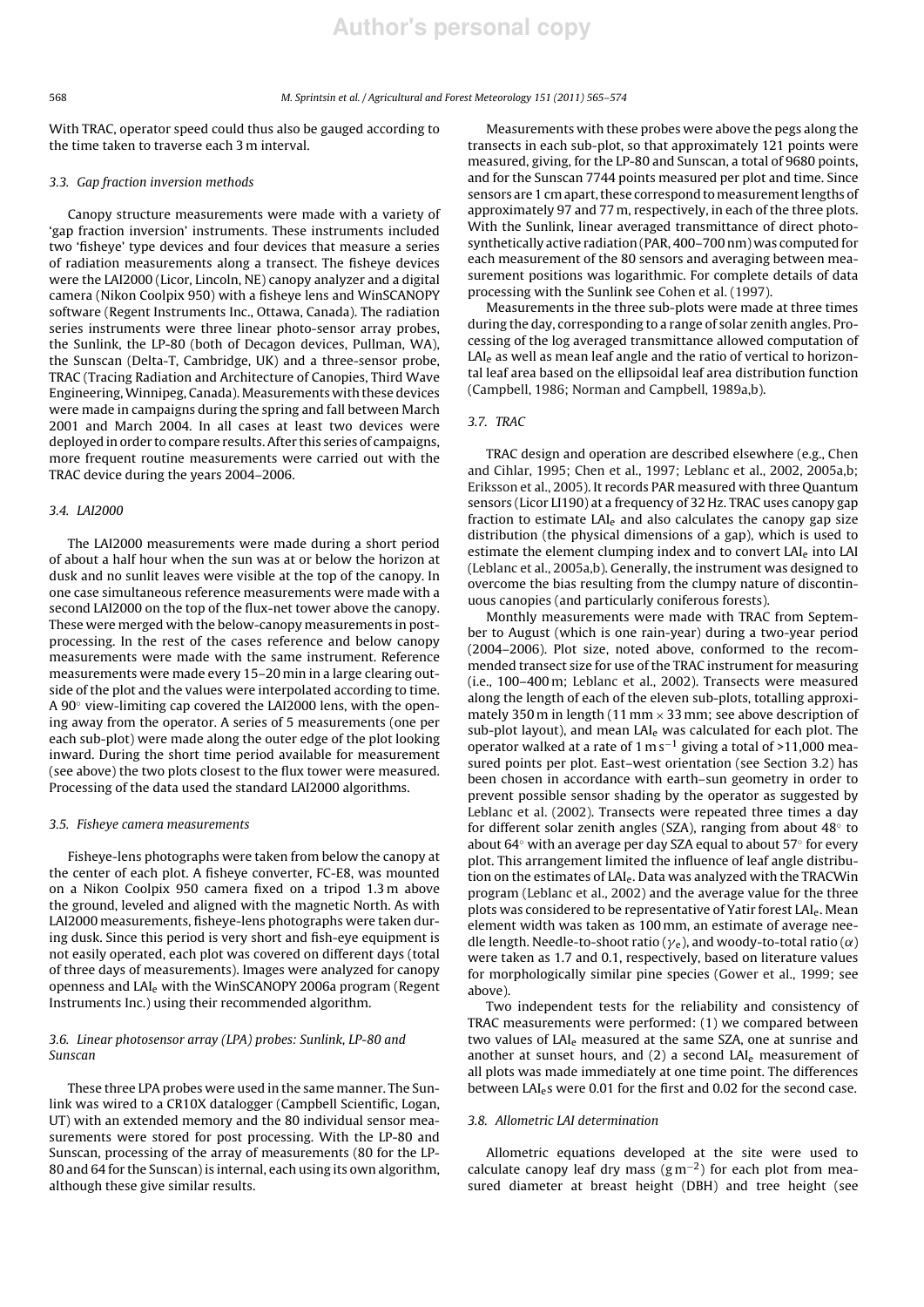## *M. Sprintsin et al. / Agricultural and Forest Meteorology 151 (2011) 565–574* 569

| Table 1                                                                             |
|-------------------------------------------------------------------------------------|
| Description of the training plots. TPP stands for the number of trees per plot, DBH |
| for diameter at breast height. CW for crown width and CC for canopy cover.          |

| Plot name | TPP | $DBH$ [cm] | CW[m] | Height [m] | CC % |
|-----------|-----|------------|-------|------------|------|
|           | 35  | 16         |       |            | 67   |
| ∠         | 30  | 15         |       |            | ו כ  |
|           | 25  | 16         |       |            |      |
|           |     |            |       |            |      |

Bar Massada et al., 2006; Grünzweig et al., 2007). Dry mass was converted to leaf area by the average specific leaf area (SLA =  $0.0044 \pm 0.0009$  m<sup>-2</sup> g<sup>-1</sup>), which was determined from three age cohorts from lower and upper crown sections on ten trees per plot. Leaf area was determined in the lab on fresh leaves.

#### *3.9. LAI estimation from leaf litter*

Leaf litter was collected between 2001 and 2004 in 25 litter traps of 0.5  $m<sup>2</sup>$  each and removed from the traps every 1–2 months (Maseyk et al., 2008). It was assumed that leaf litter dry mass equals live leaf dry mass, i.e., leaves did not lose dry weight during the process of senescence. The fraction of leaf mass falling from the tree in one season was estimated from the average number of age cohorts present in the SLA samples. The mean lifespan of 2.3 years (turnover of 43% each year) across all plots was used to estimate canopy leaf mass from leaf litter. Leaf mass was multiplied by SLA to yield LAI.

## *3.10. Plot structure: direct measurements*

In addition to LAI<sub>e</sub> (or LAI), standard tree biometrics including DBH, crown width (CW), and tree height (H) were measured using a caliper, a measuring tape, and a clinometer, respectively, during a special field campaign in April–May 2004. The tree canopy was assumed to be circular, thus CW was converted to crown area (CA), which was summarized per plot. Plot canopy cover (CC) was calculated as the ratio of the sum of crown area of all trees within a plot-to-plot area. Stem density was defined as the number of trees per plot (TPP). Table 1 gives field measured parameters and a comparison of the studied plots.

# 4. Results

The study of LAI<sub>e</sub> began with a measurement program over the course of four years to get an idea of the spatial and temporal variability of LAI<sub>e</sub> at the site. Measurements on each date were made with more than one instrument, sometimes with different operators. Since the Sunlink was systematically used on each date of measurements and the values of logarithmically averaged transmittance of direct radiation, as calculated by this device, conforms to the expected approximately linear relationship between transmittance and solar zenith angle (SZA) for the range of zenith angles measured (Fig. 2), its results served as the reference values.

LAI determined by allometric techniques (Table 2a) increased steadily over the entire period covered by the study from 1.4 to

#### Table 2a

LAI<sub>e</sub>/LAI (m<sup>2</sup> m<sup>−2</sup>) values measured with gap fraction inversion, allometric and leaf litter methods: (a) comparison of annual average LAI<sup>e</sup> measured by the Sunlink or by TRAC (\*) and LAI estimated from leaf litter and DBH and tree height. Note that the allometric and litter data are annually integrated values.

| Season    | Sunlink or TRAC* LAI. | Allometric LAI | Leaf litter LAI |
|-----------|-----------------------|----------------|-----------------|
| 2000-2001 |                       | 1.4            |                 |
| 2001-2002 | $1.2 + 0.1$           | 1.5            | $1.4 + 0.2$     |
| 2002-2003 | $1.2 + 0.14$          | 1.5            | $1.3 + 0.1$     |
| 2003-2004 | $1.3 + 0.1$           | 1.6            | $1.5 + 0.2$     |
| 2004-2005 | $1.7^* + 0.16$        | 1.7            | $1.5 + 0.2$     |
| 2005-2006 | $1.9^* + 0.19$        | 1.8            |                 |



Fig. 2. Logarithmically averaged transmittance of direct PAR plotted as a function of solar zenith angle. Each point is an average of approximately 121 measurements with the Sunlink in August 2002. The three shapes indicate the three plots and the solid line was computed for the average PAI determined from these measurements, 2.2, and a random angular distribution of leaf area.

1.8 m<sup>2</sup> m<sup>-2</sup>, with an average value of 1.62 ± 0.13 m<sup>2</sup> m<sup>-2</sup>. Average LAI<sup>e</sup> measured by Sunlink during the years 2001–2004  $(1.23 \pm 0.06 \,\mathrm{m^2\,m^{-2}})$  was ca 20% lower than allometric estimates  $(1.53 \pm 0.06 \,\mathrm{m^2\,m^{-2}})$  also showing a small but steady increase over the measurement period. The monthly LAI<sub>e</sub> measurements with TRAC in 2004–2006 ranged between 1.5 and 2, giving annual averages that were similar to the allometric estimates of actual LAI (1.7 and 1.9 for the first and second years, respectively). The similarity between TRAC and allometric measurements could be explained by the ability of TRAC to account for within-canopy and withinstand clumping that does not influence allometric estimates but may lead to errors when using other optical devices. As such, TRAC is the most effective GFI method for patchy landscapes and was chosen for more intensive monitoring of LAI<sup>e</sup> seasonal dynamics.

Clumpiness may have caused the differences between the allometric estimates and the Sunlink measurements during 2001–2004. Another reason may be the large changes in LAI (approximately 20%) that occur during the year, and are discussed below. LAI<sub>e</sub> measured by the gap fraction instruments (Table 2b) varied from  $0.94 \pm 0.1$  in March 2001 to  $1.79 \pm 0.13$  in March 2004. Fig. 3 summarizes Table 2b and presents the multi-year dynamic of LAI<sub>e</sub> as measured by optical devices for the whole study period. In the table all values are LAI<sub>e</sub> except those calculated destructively, from leaflitter and by means of allometric equation. TRAC assumed that 10% of LAI $_{e}$  is woody (see Section 3). This difference should have led to lower values for TRAC, but in fact the difference between TRAC and the other methods was not significant. Anyway, the inclusion of TRAC cannot explain the gradual increase in LAI<sub>e</sub>/LAI with time during the whole period of measurement.



Fig. 3. Multi-annual dynamic of PAI as measured by optical devices for the whole study period.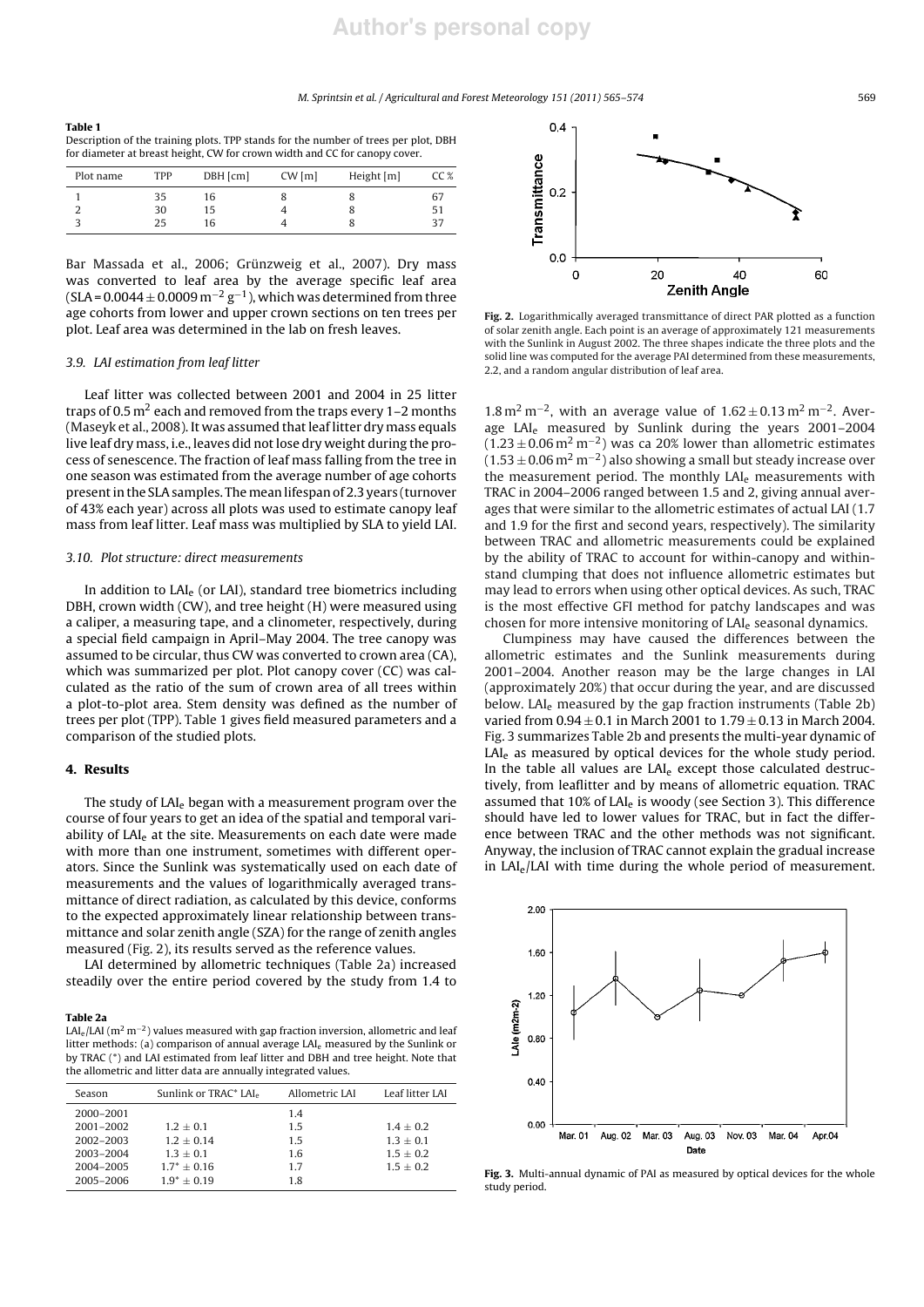# **Author's personal copy**

#### 570 *M. Sprintsin et al. / Agricultural and Forest Meteorology 151 (2011) 565–574*

#### Table 2b

Non-contact measurements of LAL, and LAI (\*) measured with different instrumentation. + indicates standard deviation of the plots where more than one plot was measured and number in parentheses indicates how many plots were measured.

| Date        | Sunlink            | TRAC*              | LAI 2000           | Fisheye            | $LP-80$           | Sunscan            | Destructive*   | Allometry*      | Litterfall*   | Final LAI       |
|-------------|--------------------|--------------------|--------------------|--------------------|-------------------|--------------------|----------------|-----------------|---------------|-----------------|
| March 01    | $0.94 \pm 0.1(2)$  |                    | 0.83               |                    |                   |                    |                | 1.4             | 0.98          | $1.04 + 0.25$   |
| August 02   | $1.43 \pm 0.1(3)$  |                    |                    | $0.92 \pm 0.11(3)$ |                   | $1.54 \pm 0.29(3)$ |                | 1.5             | 1.4           | $1.36 \pm 0.25$ |
| March 03    | $1.0 \pm 0.18(3)$  |                    |                    |                    |                   |                    |                |                 |               | 1.00            |
| August 03   | $0.76 \pm 0.12(3)$ | $1.3 \pm 0.15(3)$  | $1.38 \pm 0.15(2)$ |                    |                   |                    |                | 1.5             | 1.3           | $1.25 + 0.28$   |
| November 03 |                    |                    |                    |                    |                   |                    | $1.2 \pm 0.83$ |                 |               | 1.20            |
| March 04    | $1.79 \pm 0.13(3)$ | $1.33 \pm 0.01(3)$ | $1.49 \pm 0.12(2)$ | 1.25               | $1.69 \pm 0.2(3)$ |                    |                | 1.6             | 1.5           | $1.52 \pm 0.19$ |
| April 04    |                    | $1.6 \pm 0.24(3)$  |                    |                    |                   |                    |                | 1.7             | 1.5           | $1.6 \pm 0.1$   |
| Avg         | $1.18 + 0.42$      | $1.32 + 0.02$      | $1.23 \pm 0.35$    |                    |                   |                    |                | $1.46 \pm 0.11$ | $1.30 + 0.23$ |                 |

This increase demonstrates the growth of the forest that although mature, hasnot reached a steady state.

# *4.1. Two-year monthly TRAC measurements*

The two-year (2004–2006) monthly courses of TRAC-measured LAI<sub>e</sub> and inventory-based DBH accompanied by the mean and standard deviation (SD) are shown in Fig. 4a. The significant differences between March and November ( $1.5 \pm 0.06$  vs.  $1.85 \pm 0.14$ and  $1.64 \pm 0.17$  vs.  $1.94 \pm 0.06$  for first and second years, respectively) demonstrate high season-to-season variability in canopy dynamics. LAI<sup>e</sup> decreased in the wet season (November–March) and increased in the spring, remaining relatively high during the



Fig. 4. (a) Two-year trend of LAI<sub>e</sub> and diameter at breast height (DBH). (b) LAI<sub>e</sub> averaged for wet and dry periods. Vertical bars represent  $\pm$ one standard error of the measurements. Dashed vertical line separates between seasons.

dry-season (March–November) and average values for these two periods were significantly different (Fig. 4b; *t*-test *p* < 0.01).

 $LAI<sub>e</sub>$  values were further averaged for three periods: (a) September–November (autumn); (b) December–March (winter) and (c) April–August (summer) (Fig. 4b). In the first year autumn and summer periods were not significantly different while winter  $LAI<sub>e</sub>$  was significantly lower. A similar trend is apparent in the second year, but the trend was not significant due to large inter-plot variations.

Annual average LAI<sub>e</sub> increased during the two years from  $1.67 \pm 0.03$  to  $1.81 \pm 0.03$ . The increase is in agreement with the site DBH and flux measurements (not shown) that indicate an overall increase in forest biomass with time.

Table 3 gives the monthly LAI<sub>e</sub> for the two years of the experiment, and the significance of differences between the two years and the different seasons.

# *4.2. Foliage orientation and arrangement*

Leaf angle distribution (LAD) and shape factor  $G(\theta)$  were determined by analysis of the measurements made with TRAC at two or more solar zenith angles. The two-year course of  $G(\theta)$  shows that it was almost constant and more stable during the second year (Fig. 5), as reflected by STD, which was higher during the first year (0.05 and 0.03, respectively). Average  $G(\theta)$  was 0.48, which did not significantly differ from that for a random LAD, 0.5.

Table 3

Monthly averages of LAI<sup>e</sup> measured during the two-years of monthly measurement. Superscripts "a", "w" and "s" indicate autumn, winter and spring periods, respectively, while "1" and "2" separate the results into two seasons according to significance of the differences between the mean value for the group of months.

| Month       | 2004-2005    | 2005-2006           | Avg                |
|-------------|--------------|---------------------|--------------------|
| September   | 1.74a,1      | 1.76a,1             | 1.75a,1            |
| October     | 1.68a,1      | $1.76^{a,1}$        | 1.72a,1            |
| November    | $1.85^{a,1}$ | $1.94^{a,1}$        | 1.9 <sup>a,1</sup> |
| December    | $1.61^{w,2}$ | $1.79^{w,1}$        | $1.7^{w,1}$        |
| January     | $1.55^{w,2}$ | $1.83^{w,1}$        | $1.69^{w,2}$       |
| February    | $1.51^{w,2}$ | $1.73^{w,1}$        | $1.62^{w,2}$       |
| March       | $1.50^{w,2}$ | $1.64^{w,1}$        | $1.57^{w,2}$       |
| April       | $1.70^{s,2}$ | $1.97^{s,2}$        | $1.84^{s,1}$       |
| May         | $1.69^{s,2}$ | 1.91 <sub>s,2</sub> | $1.8^{s,1}$        |
| June        | $1.61^{s,2}$ | 1.91 <sub>s,2</sub> | $1.76^{s,1}$       |
| July        | $1.72^{s,2}$ | $1.81^{s,2}$        | $1.76^{s,1}$       |
| August      | $1.83^{s,2}$ | $1.69^{s,2}$        | $1.76^{s,1}$       |
| Avg         | 1.67         | 1.81                | 1.74               |
| <b>STD</b>  | 0.11         | 0.11                | 0.09               |
| <b>SE</b>   | 0.03         | 0.03                | 0.03               |
| Sign.       | p < 0.05     |                     |                    |
| Sign. a-w   | p < 0.05     | NS.                 | p < 0.05           |
| Sign. w-s   | NS.          | p < 0.05            | p < 0.05           |
| Sign. a-s   | p < 0.05     | p < 0.05            | NS                 |
| Sign. $1-2$ | p < 0.05     | p < 0.05            | p < 0.05           |
|             |              |                     |                    |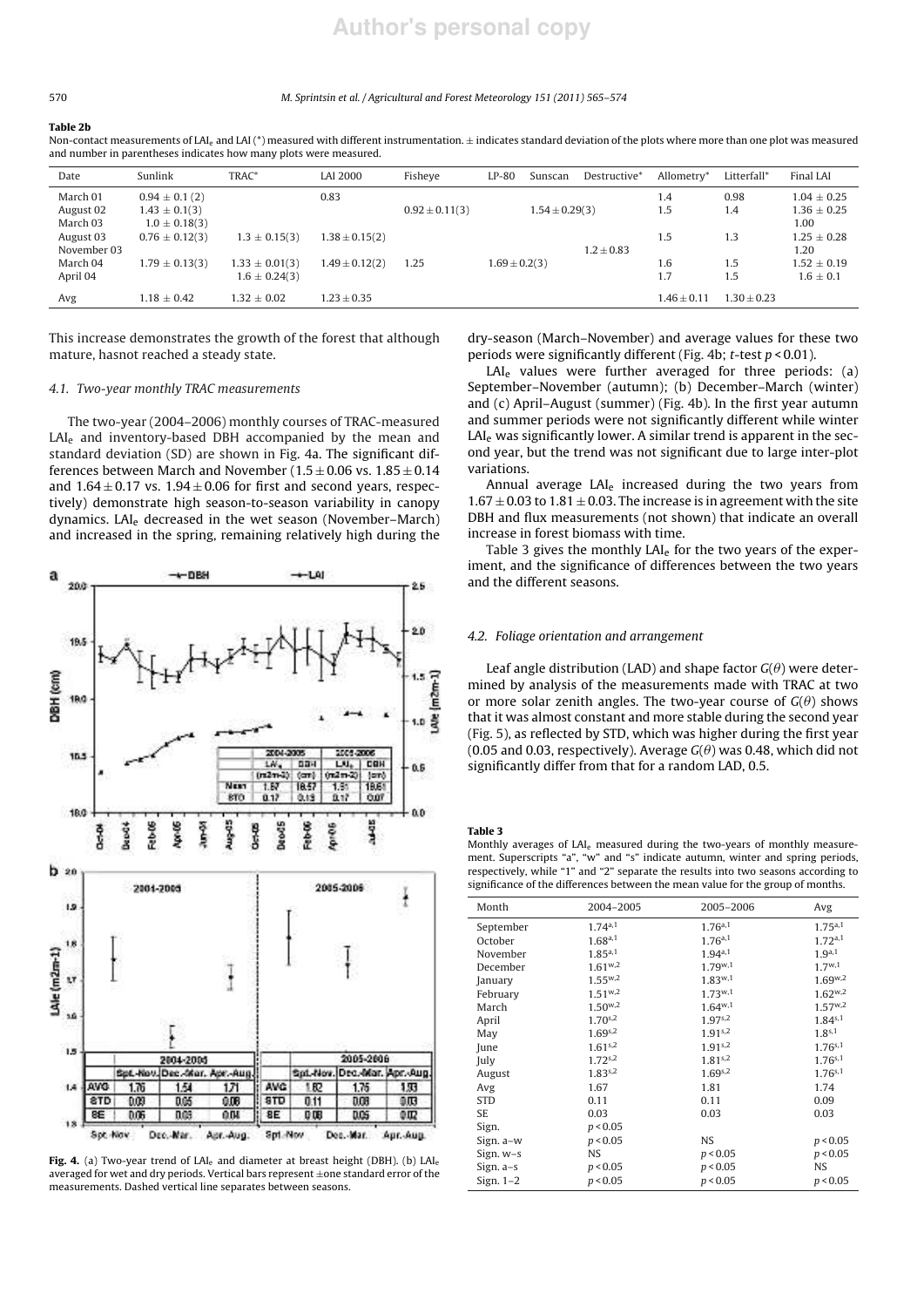# **Author's personal copy**

*M. Sprintsin et al. / Agricultural and Forest Meteorology 151 (2011) 565–574* 571



Fig. 5. Two-year course of foliage projection coefficient (i.e., shape factor) for the two-year period of measurements.

# *4.3. Clumpiness*

Average values of clumping index calculated using (a) gap size distributions and TRAC software and (b) the procedure described by Eqs. (2) and (3) was  $0.5 \pm 0.02$  and  $0.61 \pm 0.09$ , respectively. Temporal variation for the first method was much smaller, as indicated by the standard deviations.

# 5. Discussion

In most forests tree density and LAI<sup>e</sup> exceed that in Yatir, and at some point during the season the canopy is likely to close. In particular, LAI<sub>e</sub> of less than 2 for a 35-40 year old forest is unusual. Asner et al. (2003) built a database of  $LAI<sub>e</sub>$  measurements from around the world. Average values for all biomes except desert exceeded 2. Values for temperate and boreal evergreen needle leaf forests were 6.7 and 3.5, respectively. The dryland forest studied here is an intensively managed afforestation ecosystem. Tree density is low and the canopy is never closed. This case presents a challenge to GFI measurement techniques, which are based on inversion of theory that describes radiation transfer in turbid media, which is more appropriate to canopies with full or close to full closure. Although those methods have already been tested for crops (López-Lozano et al., 2009), in calibrations of GFI techniques little attention is usually given to the low values that occupy the lower left hand side of the figures (e.g., Arias et al., 2007; Breda, 2003). Even so, studies like the current one show that GFI techniques are robust and can give good results in these cases. Use of appropriate sampling size and advanced techniques to either minimize the influence of clumpiness or estimate its parameters enable accurate measurement.

In the current study, care was taken to select three relatively uniform plots and large grids for measurement. In each plot the linear photo-sensor array techniques sampled PAR at 1 cm intervals and averaged up to 80 cm per linear average, and log averaged in each plot with a total measured length of approximately 100 m. The TRAC instrument measured PAR every 3 cm and averaged over a length of more than 300 m. The LAI2000 sensor measured from 12 or 16 points at each plot, but its use was limited because it was only used when the sun was below the horizon. The precautions described above (Table 1) may explain why all the measurement techniques gave similar values. The implication of these results is that if a GFI is appropriately applied considering the local conditions, its results will be accurate for both continuous and discontinues canopies as well. None of the techniques used gave outlying data so none could be considered inadequate for the job.



Fig. 6. Annual course of clumping index in the Yatir forest.

Besides the effect of clumping, the differences between the allometric estimates and Sunlink results during 2002–2004 (Table 2a) may be explained by the fact that the allometric-LAI is a function of biometric parameters (DBH and height) and is therefore insensitive to inter-annual variations in the growth/litterfall ratio. This ratio, however, is sensitive to specific climatic conditions during the current and the preceding years (i.e., precipitation rates and consequent level of the residual soil water content), and total litterfall was seen to vary between years. Therefore, as a result, litterfall may exceed needle growth in dry years, resulting in a reduction in LAI, while even a minor increase in DBH will result in an increase in the estimated LAI. Thus, optical methods are required to capture such inter-annual variability in LAI in environments with sensitive growth/litterfall ratios.

The only real problem was with the LAI2000 and fisheye photography techniques, which could be used only during a short twilight period after sundown. Measurements made when the sun was higher in the sky in our predominantly clear sky conditions gave significantly lower results because the upper sunlit leaves were brighter than the background sky. The short duration of twilight precluded measurements at the third, more distant grid. Thus, we concluded that the LAI2000 and fisheye photography techniques were inferior in our conditions.

For the specific case of dryland forests, the clumping of foliage was expected (i.e.,  $\Omega(\theta)$  < 1), since stem density of such a forest is never homogeneous on a spatial scale, and this dictates the structure and spatial arrangement of the forest overstory. The results were in the range previously reported for conifer stands (Chen, 1996; Kucharik et al., 1999; Law et al., 2001a,b; Chen et al., 2005; Leblanc et al., 2005a,b; Pisek et al., 2010).

In general, the multi-year average clumping index derived from TRAC was lower than that estimated from stand structural parameters (Fig. 6; 0.5 compared to 0.61) presenting very smooth and stable annual behavior as compared to a sharp annual oscillations shown by  $\Omega$  estimated with regard to stand structure. The reason for this small but significant difference is that the TRAC measurements were limited to a small range of sun angles (see Section 3), which caused them to avoid the effects of irregularity in canopy arrangement on LAI<sub>e</sub> evaluation combined with the heterogeneity and structural irregularity of the landscape (Sprintsin et al., 2007).

On the other hand, the model described by Eqs. (2) and (3) gave more reasonable values since it reflects the current structural heterogeneity of the landscape, which reflects the intensive management practices and specific objectives of the Israeli Forest Service (e.g., greening the landscape and recreation), which aspire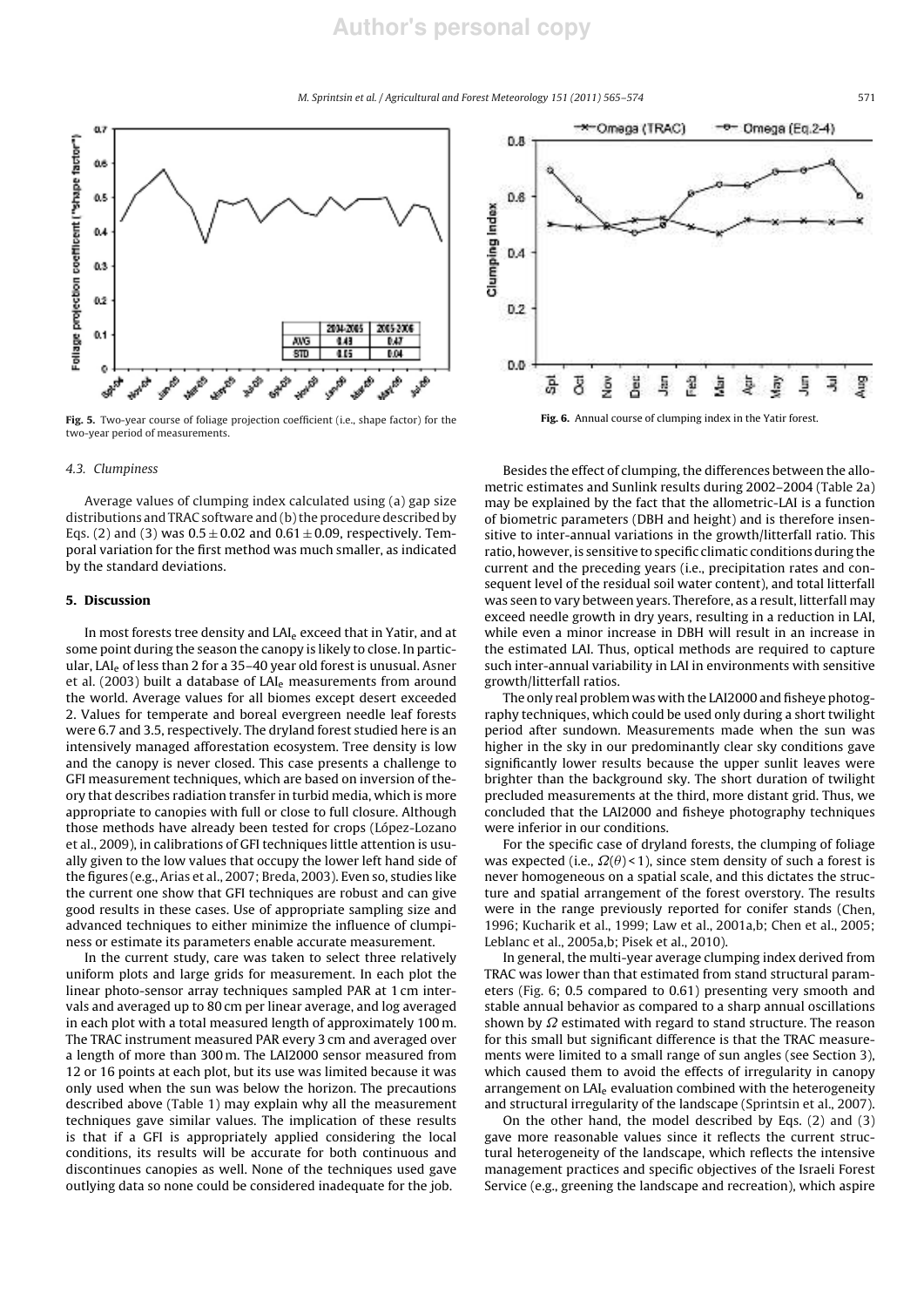572 *M. Sprintsin et al. / Agricultural and Forest Meteorology 151 (2011) 565–574*



Fig. 7. Temporal course of  $LAI_e$  calculated from the phenological model, constrained to the results of the six LAI measurement campaigns during the first period of the study (2001–2004) and including the monthly TRAC measurements from 2004 to 2006.

to increase shading. That policy leads to estimated values of  $\Omega$  that are close to those typical for a perfectly random canopy arrangement and we therefore take  $\Omega$  = 0.61  $\pm$  0.09 to be correct for Yatir forest. A deviation of the clumping index from that typical for a perfectly random canopy arrangement means that even for high LAI<sub>e</sub> values the Yatir forest never reaches full canopy cover, and remains clumpy during all phenological stages.

Although it has been traditionally assumed that clumping remains constant over seasons (Baldocchi et al., 2002; Sampson et al., 2006), evidence in recent literature (Ryu et al., 2010) indicates that it could have very strong annual oscillations driven by site/species phenology. The annual dynamics of the clumping index in Yatir forest presented by Fig. 6 follows needle phenology and concurrency of needle growth and litterfall. The latter occurs in two phases as described by Maseyk et al. (2008). The majority of litterfall occurs during the summer needle growth period, compensating for the influence of higher SZAs on clumping estimation and making the canopy more uniform in the horizontal plane and closer to a random leaf arrangement ( $0.7 < \Omega < 0.8$ ). The remaining part falls during the winter decreasing leaf area and increasing clumping that is reflected in a lower clumping index  $(0.6 < \Omega < 0.7)$ .

The seasonal variation in LAI<sub>e</sub> of this forest has been described using information from seasonal litterfall and needle growth measurements (Maseyk et al., 2008), from which relative seasonal growth and litterfall functions were established. The seasonal LAI<sup>e</sup> pattern of a given year was estimated by scaling the relative phenological functions by the measured LAI<sub>e</sub> at the start and end of the year (i.e., 1st October). While this method does not account for the slight difference in timing of needle and branch growth, it provides an estimate of  $LAI<sub>e</sub>$  development over the season based on average leaf phenology characteristics of the forest, which were found to be quite conserved between the years in which these measurements were made (2001–2004).

These phenology-based estimates indicate that LAI<sub>e</sub> declines slightly during winter (from November through February), followed by an increase in spring and early summer when rapid needle growth exceeds senescence rates and then another, sharper, decrease in late summer when litterfall peaks. There was good agreement in the main features of the seasonal  $LAI<sub>e</sub>$  dynamics between the phenology and optically derived estimates over the two years of intensive TRAC measurements (Fig. 7 and Table 3). This agreement between the independent approaches suggests these seasonal variations are real and on the order of  $\pm 10\%$  about the annual mean.

Relative to the seasonal variation in ecosystem processes, such as canopy photosynthesis, the variation in LAI<sub>e</sub> is small. However, the ∼30% increase over the study period will have proportional impact on annual budgets. For example, this increase in LAI<sub>e</sub> has been a significant component of the general increase in gross photosynthesis (GPP) observed over the same period (Maseyk et al., 2008), offsetting the general decline in soil water content (SWC) over the same period. LAI<sub>e</sub> was more strongly correlated with the inter-annual variations in GPP than average soil water content, and this relationship was particularly strong  $(R^2 = 0.85)$  in the years with annual rainfall in the range of +30% to −20% of the annual average, i.e., excluding the dry year of 2005–2006 (30% less than average rainfall). Furthermore, a metric of  $SWC \times LAI_e$  was strongly correlated with GPP across all years ( $R^2$  = 0.78), indicating that LAI<sub>e</sub> dynamics are an important component of inter-annual and decadal scale variation fluxes in these environments.

Interestingly, due to the summer needle growth behavior of pines, seasonal maximal LAI<sub>e</sub> values were seen in the middle of the dry season, before the majority of litterfall has occurred and when  $CO<sub>2</sub>$  assimilation rates are low and evaporative demand is high. However, it is not known to what extent senesced needles remain on the tree before falling, and a high LAI<sup>e</sup> with inactive needles in the dry season could be beneficial in reducing soil evaporation (Raz-Yaseef et al., 2010). These seasonal variations in LAI<sub>e</sub> may also explain some of the inter-annual variability obtained in LAI<sub>e</sub> measurements from measurements made at different times of the year.

In addition, the TRAC measurements also revealed variations that were not observed in the model and may be related to responses to specific climate variations. For example, in 2005 the growth in LAI occurred in two stages, the first during March and the second in July and August. However in 2006, in which rainfall of the preceding winter was well below average, all LAI increase was in March and April. This difference indicates that a possible drought related shift in the needle growth/senescence ratio occurred early in the season. Clearly, there is more to be learned about dryland forest canopy LAI dynamics, and these results demonstrate how combining appropriate measurements and models can serve to improve understanding of foliage processes.

The long-term increase in  $LAI<sub>e</sub>$  in the forest (Fig. 7) would eventually lead to forest closure if the amount of water available is adequate. Otherwise, as is the case in these forests, growth is constrained by minimum water requirements of a given leaf area and the forest hydrological balance (e.g., Schiller et al., 2003). For this reason the forest is periodically thinned. Applying the course of LAI to a transpiration model for these trees and comparison with available water might improve the planning of thinning dates.

The results obtained in this study are appropriate for use to improve remote sensing measurements of canopy structural properties as presented in Sprintsin et al. (2007, 2009a,b) who used some of these results to investigate the influence of spatial resolution on estimates of LAI<sub>e</sub> made by satellite measurements and to evaluate the performance of the moderate resolution imaging spectroradiometer's operational LAI product in dryland.

#### 6. Conclusions

LAI<sub>e</sub> in the semi-arid Yatir forest was measured bi-annually during three years and more intensively monthly during the following two years. The measurements, which were carried out with a number of instruments, showed a 30-40% increase in LAI<sub>e</sub> and LAI during those years, and that all instruments, when used properly, gave similar values. Because of the constraint of clear sky conditions, which limited the use of the fisheye type sensors to times of twilight, the fisheye techniques were less useful. The TRAC sys-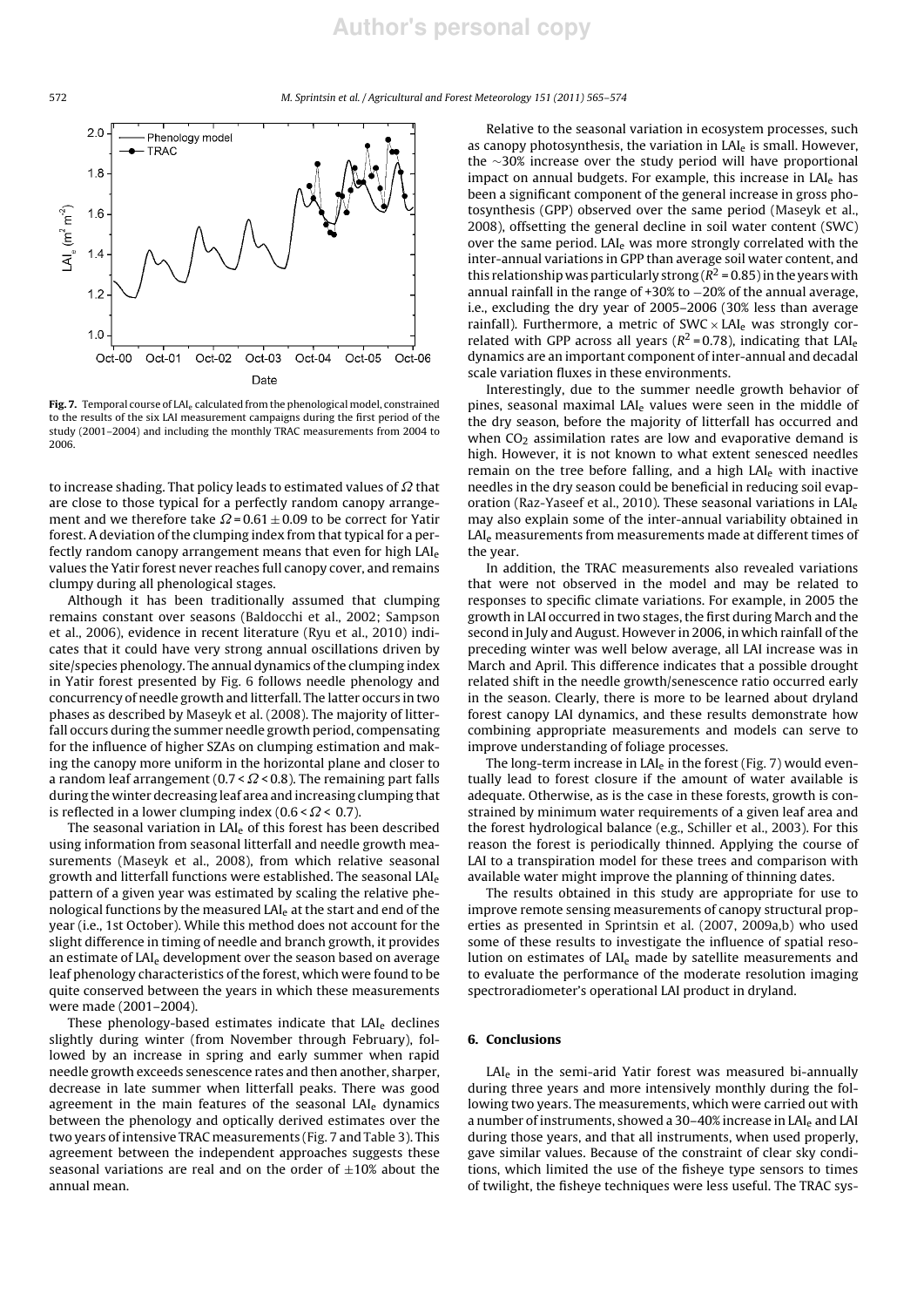#### *M. Sprintsin et al. / Agricultural and Forest Meteorology 151 (2011) 565–574* 573

tem, which includes specific treatment of two levels of clumpiness of the sparse forest stand, was used successfully for the intensive monitoring. The LAIe/LAI measurements were used to constrain a model of leaf phenology, which resulted in an estimated continuous course of LAI<sup>e</sup> in the forest during the five-year period. Although the absolute accuracy of the  $LAI<sub>e</sub>$  determination by indirect optical methods may be around 20% (Pekin and Macfarlane, 2009), the proper established sampling infrastructure (e.g., repeating measurements over the fixed large grid size) increases their resolution as indicated by the standard error of our measurements. So although the absolute values may not be more than 20% accurate, relative (e.g., seasonal) changes are highly significant (Fig. 4b) and are of importance for forest management decision support as well as for use in evaluation of remote sensing techniques for forests at the lowest range of LAI<sub>e</sub> and LAI values.

# Acknowledgements

Thanks to Clara Ariza and Yishai Netzer for help with the measurements.

#### References

- Andersen, J., Dybkjaer, G., Jensen, K.H., Refsgaard, J.C., Rasmussen, K., 2002. Use of remotely sensed precipitation and leaf area index in a distributed hydrological model. Journal of Hydrology 264 (1–4), 34–50.
- Arias, D., Calvo-Alvarado, L., Dohrenbusch, A., 2007. Calibration of LAI-2000 to estimate leaf area index (LAI) and assessment of its relationship with stand productivity in six native and introduced tree species in Costa Rica. Forest Ecology and Management 247, 185–193.
- Asner, G.Y., Scurlock, J.M.O., Hicke, J.A., 2003. Global synthesis of leaf area index observations: implications for ecological and remote sensing studies. Global Ecology and Biogeography 12, 191–205.
- Baldocchi, D.D., Wilson, K.B., Gu, L.H., 2002. How the environment, canopy structure and canopy physiological functioning influence carbon, water and energy fluxes of a temperate broad-leaved deciduous forest – an assessment with the biophysical model CANOAK. Tree Physiology 22 (15–16), 1065–1077.
- Bar Massada, A., Carmel, Y., Even Tzur, G., Grünzweig, J.M., Yakir, D., 2006. Assessment of temporal changes in aboveground forest tree biomass using aerial photographs and allometric equations. Canadian Journal of Forest Research 36, 2585–2594.
- Breda, N.J.J., 2003. Ground-based measurements of leaf area index: a review of methods, instruments and current controversies. Journal of Experimental Botany 54 (392), 2403–2417.
- Brown, L., Chen, J.M., Leblanc, S.G., Cihlar, J., 2000. A shortwave infrared modification to the simple ratio for LAI retrieval in boreal forests: an image and model analysis. Remote Sensing of Environment 71 (1), 16–25.
- Campbell, G.S., 1986. Extinction coefficients for radiation in plant canopies calculated using an ellipsoidal inclination angle distribution. Agricultural and Forest Meteorology 36, 317–321.
- Chen, J.M., 1996. Optically-based methods for measuring seasonal variation of leaf area index in boreal conifer stands. Agricultural and Forest Meteorology 80, 135–163.
- Chen, J.M., Black, T.A., 1992. Foliage area and architecture of plant canopies from sunfleck size distributions. Agricultural and Forest Meteorology 60, 249–266.
- Chen, J.M., Menges, C.H., Leblanc, S.G., 2005. Global mapping of the vegetation clumping index from multi-angular satellite data. Remote Sensing of Environment 97, 447–457.
- Chen, J.M., Cihlar, J., 1995. Plant canopy gap-size analysis theory for improving optical measurements of leaf-area index. Applied Optics 34 (27), 6211–6222.
- Chen, J.M., Rich, P.M., Gower, T.S., Norman, J.M., Pulmmer, S., 1997. Leaf area index on boreal forests: theory, techniques and measurements. Journal of Geophysical Research 102, 429–444.
- Cohen, S., Rao, S., Cohen, Y., 1997. Canopy transmittance inversion using a line quantum probe for a row crop. Agricultural and Forest Meteorology 86, 225–234.
- Cohen, S., Striem, M.J., Bruner, M., Klein, I., 2000. Grapevine leaf area index evaluation by gap fraction inversion. Acta Horticulturae 537, 87–94.
- Eriksson, H., Elkundh, L., Hall, K., Lindroth, A., 2005. Estimating LAI in deciduous forest stands. Agricultural and Forest Meteorology 129, 27–37.
- FAO, 2006. Global Forest Resources Assessment 2005, Forestry Paper 147. FAO, Rome.
- Ffolliott, P.F., Gottfried, G.J., Rietveld, W.J., 1995. Dryland forestry for sustainable development. Journal of Arid Environments 30, 143–152.
- Gower, S.T., Vogel, J.G., Norman, J.M., Kucharik, C.J., Steele, S.J., Stow, T.K., 1997. Carbon distribution and aboveground net primary production in aspen, jack pine, and black spruce stands in Saskatchewan and Manitoba, Canada. Journal of Geophysical Research 102 (D24), 29,029–29,041.
- Gower, S.T., Kucharik, J.K., Norman, J.M., 1999. Direct and indirect estimation of leaf area index, fapar, and net primary production of terrestrial ecosystems. Remote Sensing of Environment 70, 29-51.
- Grünzweig, J.M., Lin, T., Schwartz, A., Yakir, D., 2003. Carbon sequestration in aridland forest. Global Change Biology 9 (5), 791–799. Grünzweig, J.M., Gelfand, I., Fried, Y., Yakir, D., 2007. Biogeochemical factors con-
- tributing to enhanced carbon storage following afforestation of a semi-arid shrubland. Biogeosciences 4, 891–904.
- Hutchinson, B.A., Matt, D.R., McMillen, R.T., Gross, L.J., Tajchman, S.J., Norman, J.M., 1986. The architecture of a deciduous forest canopy in Eastern Tennessee, USA. Journal of Ecology 74, 635–646.
- Jonckheere, I., Fleck, S., Nackaerts, K., Muys, B., Coppin, P., Weiss, M., Baret, F., 2004. Review of methods for in situ leaf area index determination. Part I. Theories, sensors and hemispherical photography. Agricultural and Forest Meteorology 121, 19–35.
- Kucharik, C.J., Norman, J.M., Gower, S.T., 1999. Characterization of radiation regimes in nonrandom forest canopies: theory, measurements, and a simplified modeling approach. Tree Physiology 19, 695–706.
- Lang, A.R.G., 1986. Leaf area and average leaf angle from transmittance of direct sunlight. Australian Journal of Botany 34, 349–355.
- Lang, A.R.G., 1987. Simplified estimate of leaf area index from transmittance of the sun's beam. Agricultural and Forest Meteorology 41, 179–186.
- Lang, A.R.G., Xiang, Y., 1986. Estimation of leaf area index from transmission of direct sunlight in discontinuous canopies. Agricultural and Forest Meteorology 37, 229–243.
- Law, B.E., Cescatti, A., Baldocchi, D.D., 2001a. Leaf area distribution and radiative transfer in open-canopy forests: implications for mass and energy exchange. Tree Physiology 21, 777–787.
- Law, B.E., Van Tuyl, S., Cescatti, A., Baldocchi, D.D., 2001b. Estimation of leaf area index in open-canopy ponderosa pine forests at different successional stages and management regimes in Oregon. Agriculture and Forest Meteorology 108,  $1 - 14.$
- Leblanc, S.G., Chen, J.M., Kwong, M., 2002. Tracing Radiation and Architecture of Canopies TRAC MANUAL Version 2.1. Canada Center for Remote Sensing, Natural Resources Canada.
- Leblanc, S.G., Chen, J.M., Fernandes, R., Deering, D.W., Conley, A., 2005a. Methodology comparison for canopy structure parameters extraction from digital hemispherical photography in boreal forests. Agricultural and Forest Meteorology 129, 187–207.
- Leblanc, S.G., Chen, J.M., White, H.P., Latifvic, R., Roujean, J.R., Lacaze, R., 2005b. Canada-wide foliage clumping index mapping from multi-angular POLDER measurements. Canadian Journal of Remote Sensing 31, 364–376.
- Le Dantec, V., Dufrêne, E., Saugier, B., 2000. Interannual and spatial variation in maximum leaf area index of temperate deciduous stands. Forest Ecology and Management 134, 71–81.
- López-Lozano, R., Baret, F., García de Cortázar-Atauri, I., Bertrand, N., Casterad, M.A., 2009. Optimal geometric configuration and algorithms for LAI indirect estimates under row canopies: the case of vineyards. Agricultural and Forest Meteorology 149 (8), 1307–1316.
- López-Serrano, F.R., Landete-Castillejos, T., Martínez-Millán, J., Cerro-Barja, A.D., 2000. LAI estimation of natural pine forest using a non-standard sampling technique. Agricultural and Forest Meteorology 101 (2–3), 95–111.
- Maseyk, K.S., Lin, T., Rotenberg, E., Grünzweig, J.M., Schwartz, A., Yakir, D., 2008. Physiology–phenology interactions in a productive semi-arid pine forest. New Phytologist, doi:10.1111/j.1469-8137.2008.02391.x.
- Nilson, T., 1971. A theoretical analysis of the frequency of gaps in plant stands. Agricultural Meteorology 8, 25–38.
- Norman, J.M., Campbell, G.S., 1989. Crop canopy photosynthesis and conductance from leaf measurements, Workshop prepared for LI-COR, Inc., Lincoln, NE.
- Norman, J.M., Campbell, G.S., 1989b. Canopy structure. In: Pearcy, R.W., Ehleringer, J., Mooney, H.A., Rundel, P.W. (Eds.), Plant Physiological Ecology. Field Methods and Instrumentation. Chapman and Hall, London, pp. 301–326.
- Pekin, B., Macfarlane, C., 2009. Measurement of crown cover and leaf area index using digital cover photography and its application to remote sensing. Remote Sensing 1, 1298–1320, doi:10.3390/rs1041298.
- Pineal, J., Treads, J., Lloret, F., 1998. Climate warming, wildfire hazard, and wildfire occurrence in coastal Eastern Spain. Climatic Change 38, 345–357.
- Pisek, J., Chen, J.M., Miller, J.R., Freemantle, J.R., Peltoniemi, J.I., Simic, A., 2010. Mapping Forest Background Reflectance in a Boreal Region Using Multiangle Compact Airborne Spectrographic Imager Data. IEEE Transactions on Geosciences and Remote Sensing 48 (1), 499–510.
- Raz-Yaseef, N., Rotenberg, E., Yakir, D., 2010. Effects of spatial variations in soil evaporation caused by tree shading on water flux partitioning in a semi-arid pine forest. Agricultural and Forest Meteorology 150, 454–462.
- Ross, J., 1981. The Radiation Regime and Architecture of Plant Stands. Dr. W. Junk Publishers.
- Ryu, Y., Nilson, T., Koboyashi, H., Sonnentag, O., Law, B., Baldocchi, D.D., 2010. On the correct estimation of effective leaf area index: does it reveal information on clumping effects. Agricultural and Forest Meteorology 150, 463–472.
- Sampson, D.A., Janssens, I.A., Ceulemans, R., 2006. Under-story contributions to stand level GPP using the process model SECRETS. Agricultural and Forest Meteorology 139 (1–2), 94–104.
- Schiller, G., Cohen, Y., 1998. Water balance of *Pinus halepensis* Mill. afforestation in arid region. Forest Ecology and Measurement 105, 121–128.